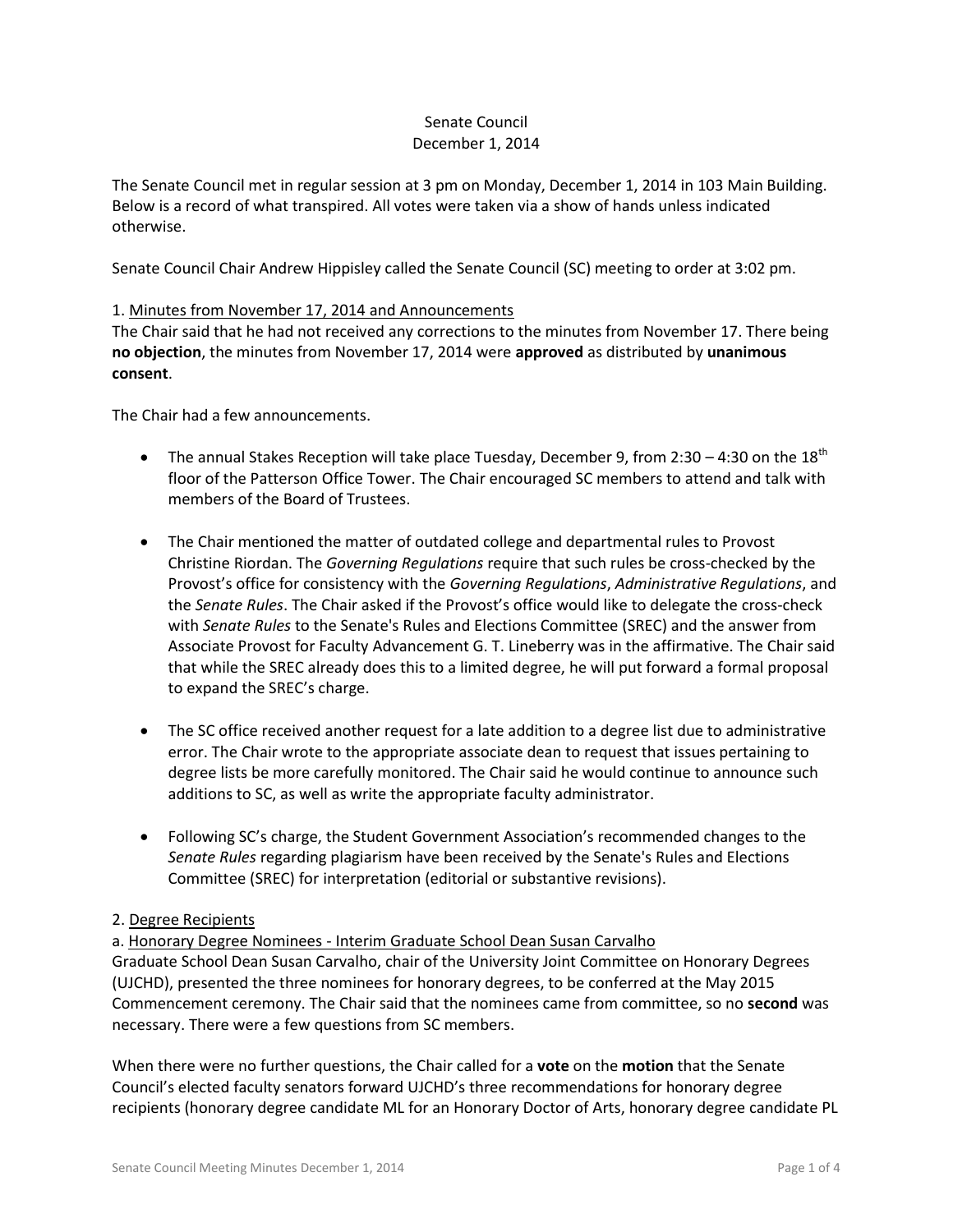for an Honorary Doctor of Humanities, and honorary degree candidate POL for an honorary doctorate of letters) for submission to the University Senate and then through the President to the Board of Trustees, as the recommended honorary degrees to be conferred by the Board of Trustees. The motion **passed** with none opposed.

Carvalho thanked the SC. She added that the UJCHD would be happy to receive additional guidance from the Senate Council and Senate (Senate) regarding how to determine which honorary degree type was suitable for which type of honorary degree candidate. She said any descriptors could be incorporated into deliberations so long as the descriptors are sufficiently broad.

### b. December 2014 *In Memoriam* Posthumous Degree Candidate

The Chair explained that there was one *In Memoriam* posthumous degree candidate, the first one under the Senate's new policy. Christ **moved** that the elected faculty senators of the SC approve the December 2014 *In Memoriam* posthumous degree candidate, for submission to the Senate and then through the President to the Board of Trustees, as the recommended degree to be conferred by the Board. Grossman **seconded**.

There was brief discussion about the level of detail available regarding the student's passing. The Chair said he would offer additional information about the student when the degree is discussed during the December Senate meeting.

A **vote** was taken and the motion passed with none opposed.

### c. December 2014 Degree List

Pienkowski **moved** that the elected faculty senators of the SC approve UK's December 2014 list of candidates for credentials, for submission to the Senate and then through the President to the Board of Trustees, as the recommended degrees to be conferred by the Board. Porter **seconded**. A **vote** was taken and the motion **passed** with none opposed.

### 3. Committee Reports

# a. Senate's Academic Planning and Priorities Committee (SAPPC) - Wally Ferrier, Chair

# i. Proposed Standardized Meeting Patterns

The Chair thanked Guest Kevin Real (CI/Communication), member of the Senate's Academic Planning and Priorities Committee (SAPPC), for attending and presenting the SAPPC's response to the proposal for standardized meeting patterns. Real explained that there were four primary concerns of the SAPPC, although the SAPPC offered suggestions on how to deal with their concerns. There was extensive discussion among SC members and Real, with a few comments by Associate Provost for Undergraduate Education Ben Withers (guest).

As discussion wound down, the Chair suggested that there seemed to be a consensus around asking the Registrar's office if the SAPPC's recommendations could be implemented, as well as asking the Registrar's office for some evidence to support assertions that students avoid registering for classes that meet on Friday afternoons (i.e. Monday/Wednesday/Friday classes that begin at 2 pm, 3 pm, or 4 pm). There were no objections, so the Chair suggested to Real that the SAPPC discuss implementation possibilities with the Registrar, as well ask the Registrar for evidence to support the assertion that students avoid classes that meet on Friday afternoons.

### ii. Update on Activities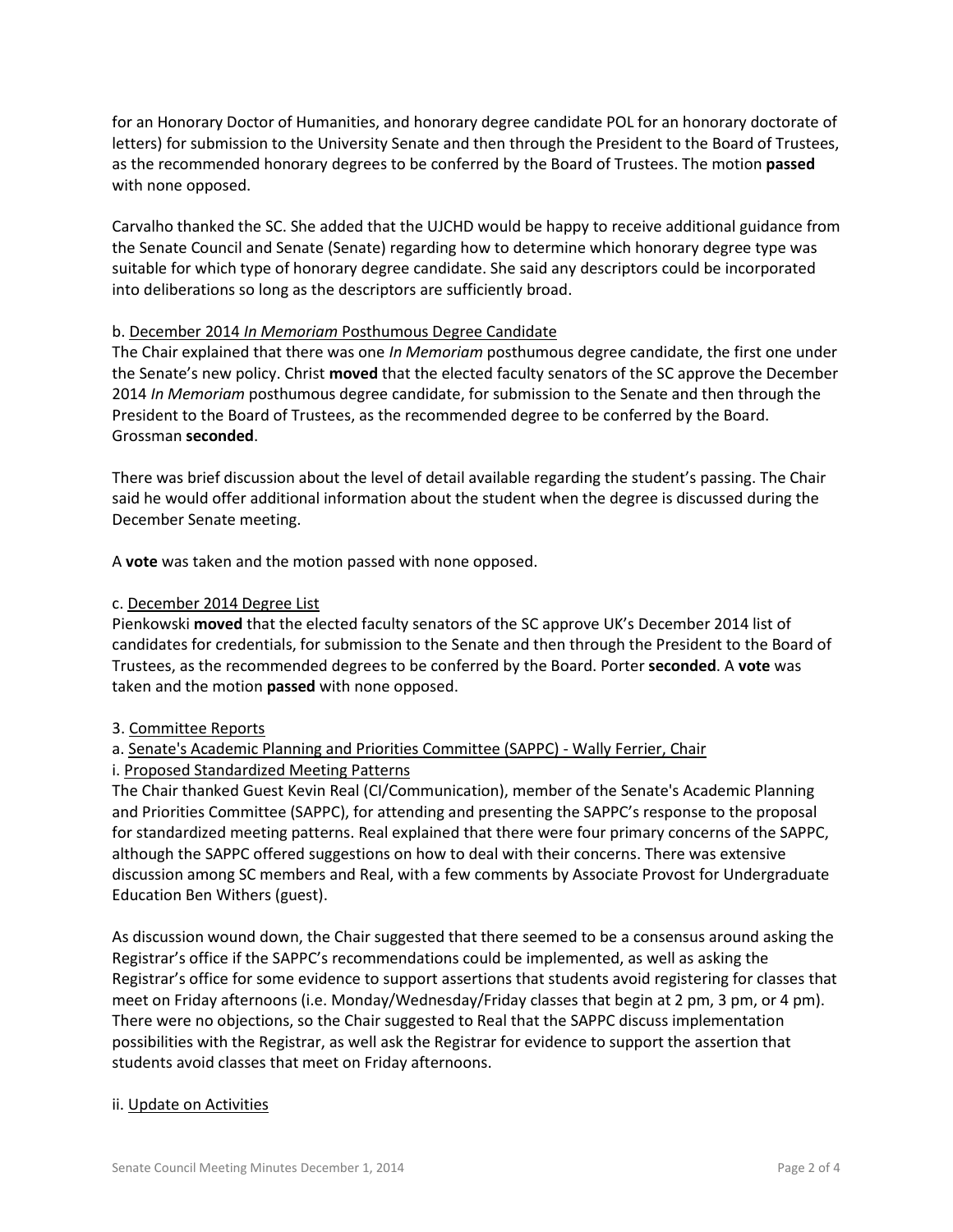Because the SAPPC chair was unavoidably absent, there was no update.

# b. Senate's Admissions and Academic Standards Committee (SAASC) - Greg Graf, Chair i. Masters Final Examination Enrollment Policy

Guest Greg Graf, chair of the Senate's Admissions and Academic Standards Committee (SAASC), explained the proposal to SC members. The Chair said that the **motion** to recommend approval of a new master's degree final examination policy came from the SAASC, so no **second** was required. SC members discussed the proposal; Graduate School Assistant Dean for Academic Services Cleo Price (guest) also participated in the discussion. Price confirmed that a course equivalent to the course used by Plan A (thesis) students would be created and that the course would not incur any charges or tuition, nor would it carry any credit. The purpose of the change is to allow the Graduate School to better track the progress of masters students.

When there was no further discussion, a **vote** was taken and the motion **passed** with none opposed. After the vote, it was clarified that the specific language of the proposal would appear in the Graduate School Bulletin and in the Directors of Graduate Studies Handbook.

4. Final Report from Ad Hoc Committee on Teacher-Course Evaluations - Jonathan Golding, Chair The Chair welcomed Jonathan Golding (AS/Psychology), who chaired the Ad Hoc Committee on Teacher-Course Evaluations. The Chair said that the issue was originally given to SC by the Provost's office. There was extensive discussion among Guest Golding and SC members and included the topics listed below.

- Composition of the ad hoc committee.
- Buy-in from all colleges.
- Incentives for students to fill out and submit teacher-course evaluations.
- Further vetting of the report.
- Implementation of the new form.
- Possible costs associated with customizing questions on the new form.
- Student reactions to the questions and if the questions are clear.

Grossman **moved** that the SC recommend to the Senate that it endorse the report by the ad hoc Committee on Teacher-Course Evaluations and send it to the Provost for implementation at her discretion. McCormick **seconded**. There was additional discussion. Grossman **withdrew** his motion and McCormick agreed.

Grossman **moved** that the SC forward the report by the ad hoc Committee on Teacher-Course Evaluations to the Senate for a first reading, discussion, and possible revisions with the intent of presenting a final draft to the Senate at a future Senate meeting. McCormick **seconded**. In response to McCormick, Golding said he would attempt to reconvene the ad hoc committee, but he anticipated difficulty getting everyone back together. There being no further discussion, a **vote** was taken and the motion **passed** with none opposed.